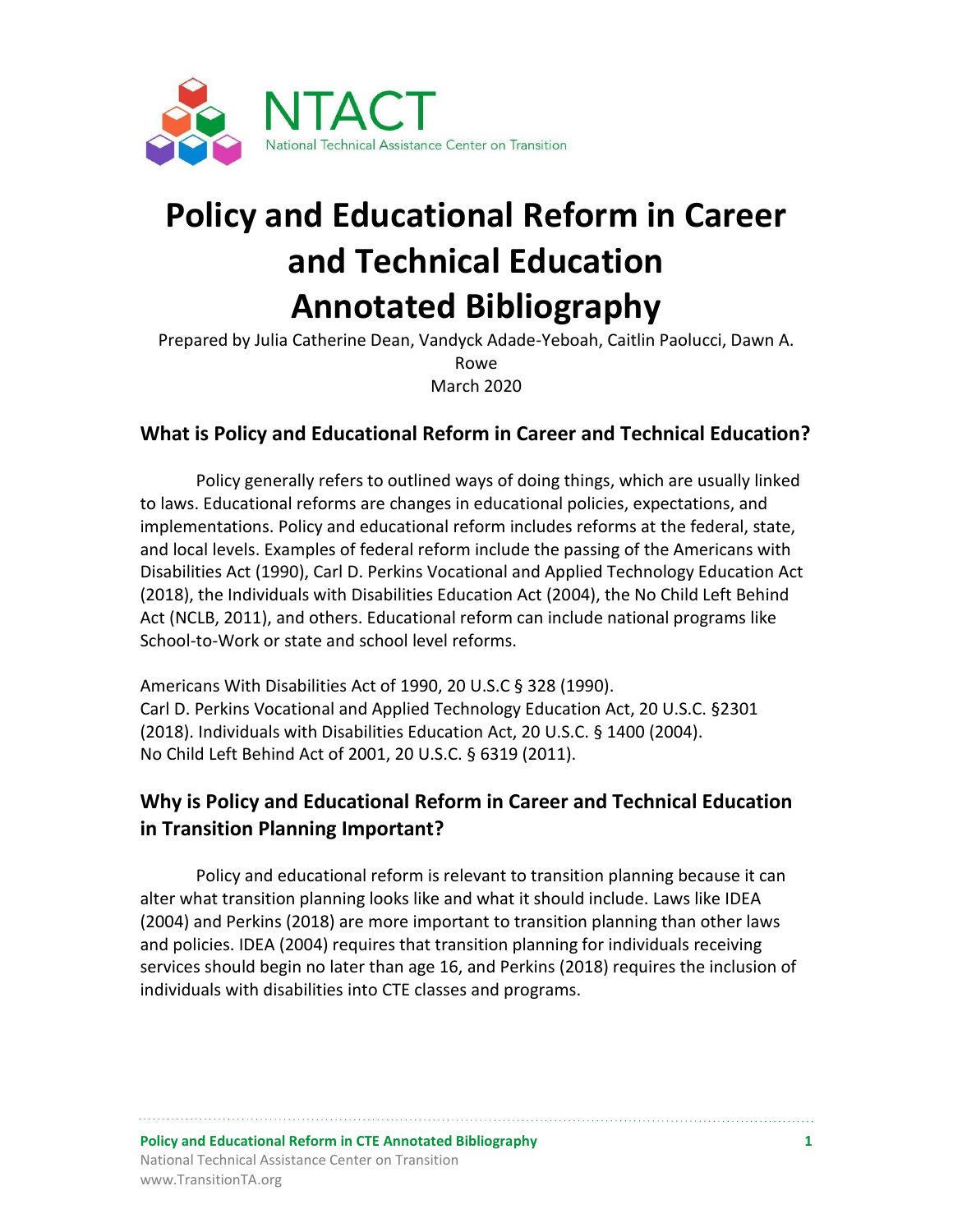# **What Does the Literature Say About Policy and Educational Reform in Career and Technical Education in Transition Planning?**

The literature describes a multitude of policy, law, and educational reform and how they impact learners with and without disabilities, school demographics, educators, administration, and others. Overall, IDEA (2004), NCLB (2011), and Perkins (2018) were the most discussed policies. Other policies included Goals 2000 (1994), School-to-Work (1994), and various state and local policies and educational reforms.

Goals 2000: Educate America Act of 1993, 20 U.S.C § 1804 (1994). School-to-Work Opportunities Act of 1994, 20 U.S.C § 2884 (1994).

## **Baer, R. M., Flexer, R. W., Beck, S., Amstutz, N., Hoffman, L., Brothers, J., et al. (2003). A collaborative followup study on transition service utilization and post-school outcomes.** *Career Development for Exceptional Individuals***,** *26***, 7– 25***.*

- Examined the effectiveness of a specific school district's transition and secondary education programs from 140 randomly selected special education graduates who have been out of school between one and three years.
- Results found vocational education, participation in work study programs, attending a rural school, and having a learning disability were prominent predictors of full-time employment after high school.
- Results indicated participation in general education academics and attending a suburban school were prominent predictors of postsecondary education.
- Implications included having transition coordinators collect and analyze postschool outcome data on students with disabilities.

## **Benz, M. R., & Kochhar, C. A. (1996). School to work opportunities for all students: A position statement of the Division on Career Development and Transition.** *Career Development for Exceptional Individuals***, 19(1), 31-48.**

- Described the School-to-Work Opportunities Act (STWOA) as legislation that would help all students achieve better education and employment outcomes through fundamental restructuring of the vocational education system and increased coordination and collaboration in work-related education and training programs.
- Described work-based learning, school-based learning, and connecting activities as a framework to guide school-to-work programs in meeting the following goals:
	- Encourage students to stay in school and meet high standards for academic and occupation education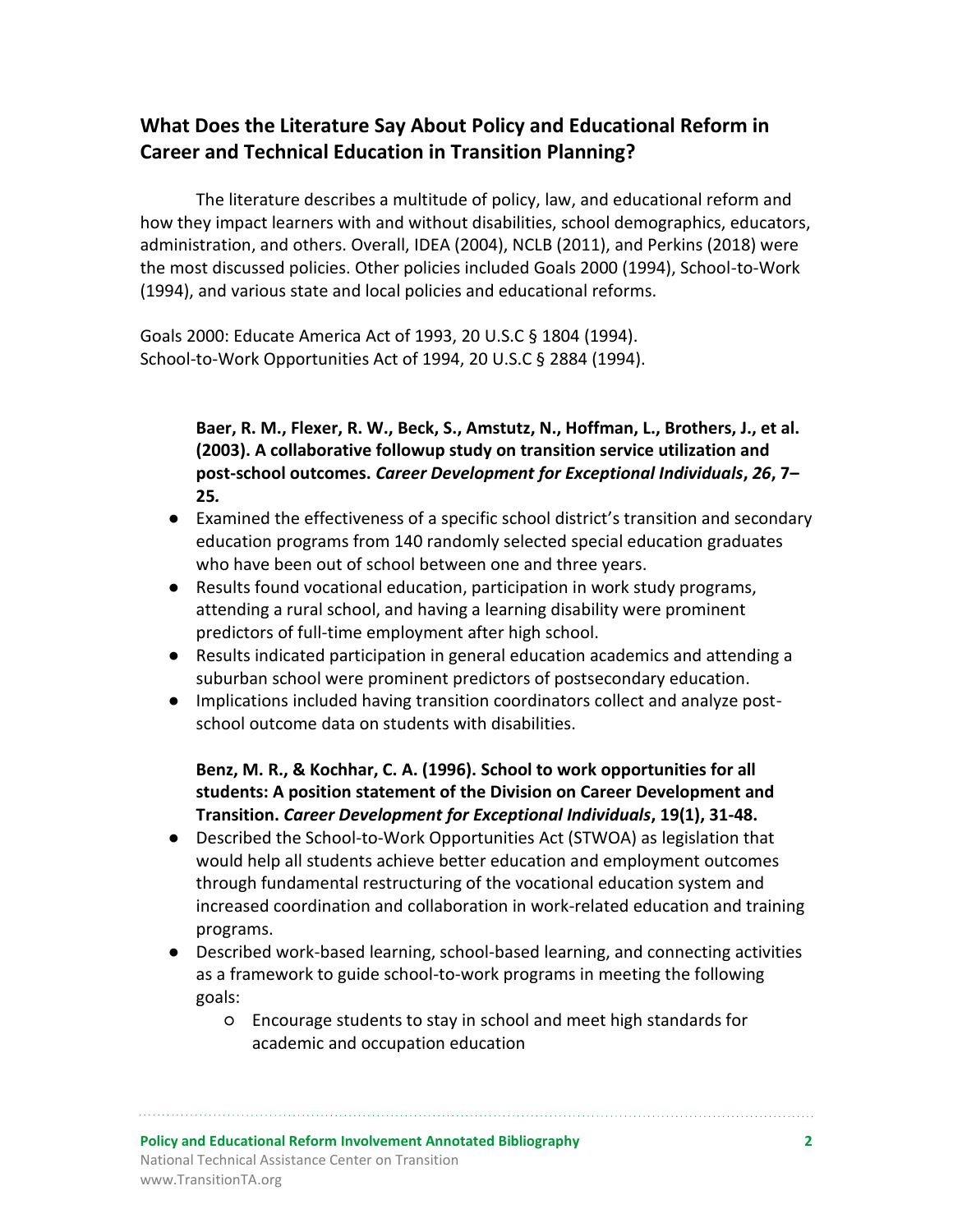- Make education more meaningful by integrating academic and occupational instruction and providing this instruction in applied community settings
- Enhance students' work prospects or secondary education by building relationships with postsecondary educational institutions, employers, community agencies, parents, and students
- Described the school based learning component of STWOA as the core of the educational restructuring and as required to provide career guidance and planning services to all students.
- Described the work-based learning component of STWOA as the "real world" experiences to learn workplace competencies.
- Described the connecting activities component of STWOA as an acknowledgement that connecting schools and workplaces is an active process.
- Stated that the Division on Career Development and Transition supports the values on the above school-to-work concepts and principles as a viable framework for effective programs and services for all students.

## **Castellano, M., Stringfield, S., & Stone, J. R., III. (2002, March). Helping disadvantaged youth succeed in school: Second-year findings from a longitudinal study of CTE-based whole-school reforms. St. Paul, MN:** *National Research Center for Career and Technical Education***, University of Minnesota.**

- Examined ways to integrate Career and Technical Education (CTE) through whole-school reforms in schools that educate primarily disadvantaged students (i.e. impoverished, English language learners, immigrants, Hispanic, African American etc.).
- Results thus far have indicated that curriculum integration is easier to implement in high schools with interdisciplinary teacher teams (ex. 9th grade team) than in schools without such teams.
- Results thus far have indicated that all participating high schools use computers for various purposes across the school.
- Results thus far have indicated that principals who are effective leaders in school improvement in demanding schools can often be lured away by higher pay in other schools/districts. This has happened at two of the participating high schools in the last two years of the study.
- Recommendations for the next phase of the study include exploring the sustainability of the reform by examining transitions in leadership and efforts in educating new faculty of the reform.
- Implications of the study include being able to provide knowledge and strategy of how to implement CTE reform and how it affects students' transition from high school.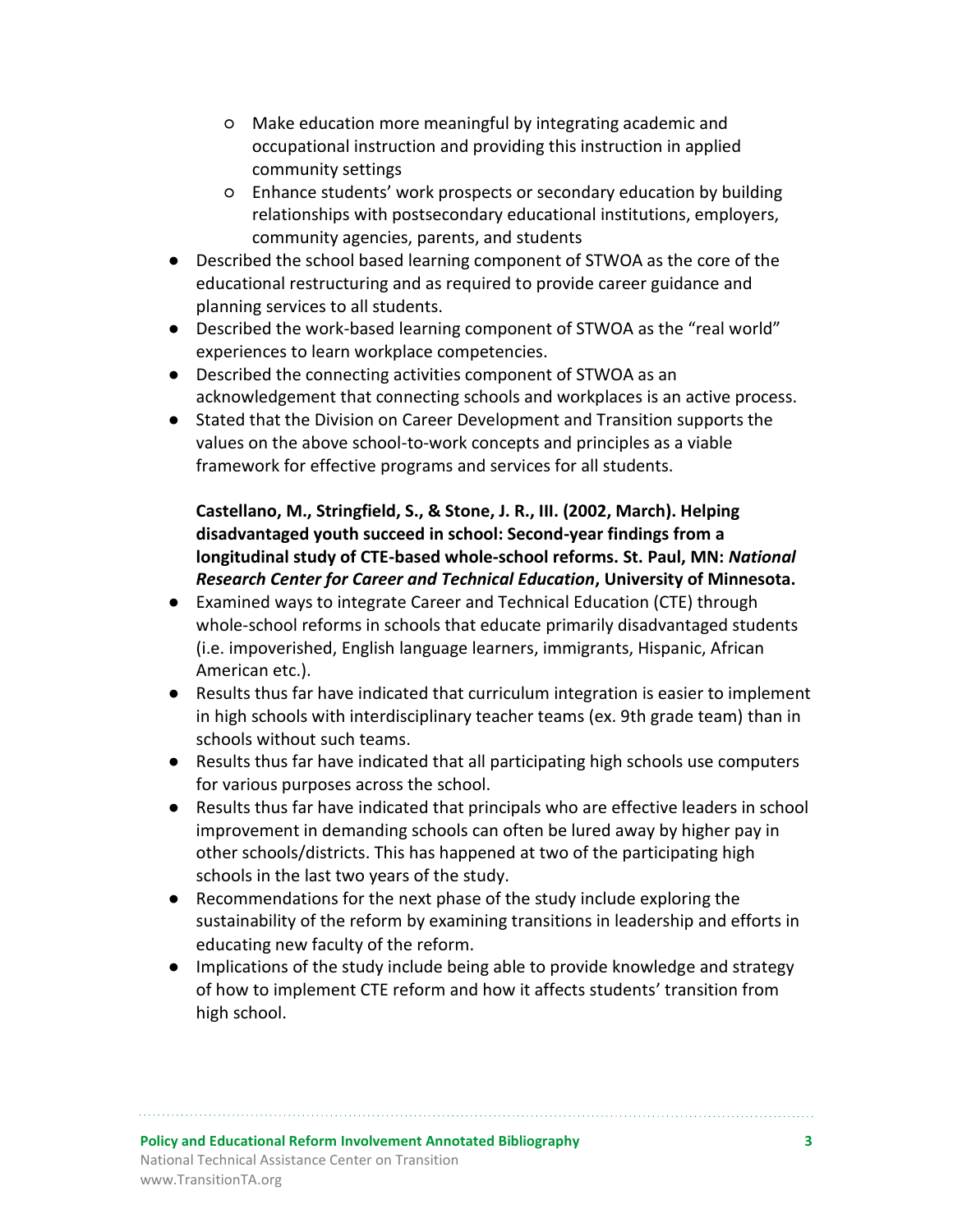## **Chadd, J., & Drage, K. (2006). No Child Left Behind: Implications for Career Technical Education.** *Career and Technical Education Research***, 31, 79-99.**

- Examined perceptions of secondary principals and high school CTE teachers of how the NCLB act impacted CTE programs.
- Results included that most principals agreed or strongly agreed CTE courses help prepare students to take standardized tests that assess English Language Arts and mathematics, and that CTE can play a role in helping achieve state goals related to academic standards and graduation. However, many principals disagreed or strongly disagreed that NCLB had a positive impact on the image of CTE in their schools and how CTE courses are taught at their schools.
- Results indicated that most CTE teachers agreed or strongly agreed that CTE courses help prepare students to take standardized tests that assess English Language Arts and mathematics, and that CTE can help their school meet the goals of "all students will reach high standards, at a minimum of attaining proficiency or better in reading and mathematics" and "all students will graduate from high school." However, CTE teachers disagreed or strongly disagreed that NCLB had a positive impact on CTE, NCLB had a positive impact on the image of CTE at their school, and NCLB has a positive impact on how CTE courses are taught at their school.
- Results indicated that the only area in which CTE teachers and principals had statistically significant difference was, "NCLB has had a positive impact on CTE enrollment at your school." Principals agreed, while CTE teachers disagreed with the statement.
- Recommendations include replicating the study in other areas to generalize results and to determine the extent to which reading, English language arts, and math are integrated in CTE classes.
- Implications include ensuring that CTE instructional methods are recognized under NCLB's effective teaching methods.

## **Cobb, B. R., & Preskill, H. (1983). Evaluating vocational education: A review of past practices and suggestions for future policy.** *Educational Evaluation and Policy Analysis***, 5, 495-505.**

- Described national policy guidelines regarding the evaluation of vocational education as consisting of an annual evaluation report of vocational education including how money was spent for each local education agency (LEA) and the need for a state education agency (SEA) to oversee these vocational programs.
- Described the state policy responses to the above national policy guidelines as including on-site evaluations and follow-up studies (questionnaires).
- Described local evaluations as not mandated by the national policy guidelines, but rather exist due to state policy.
- Recommend the following to improve vocational education evaluation: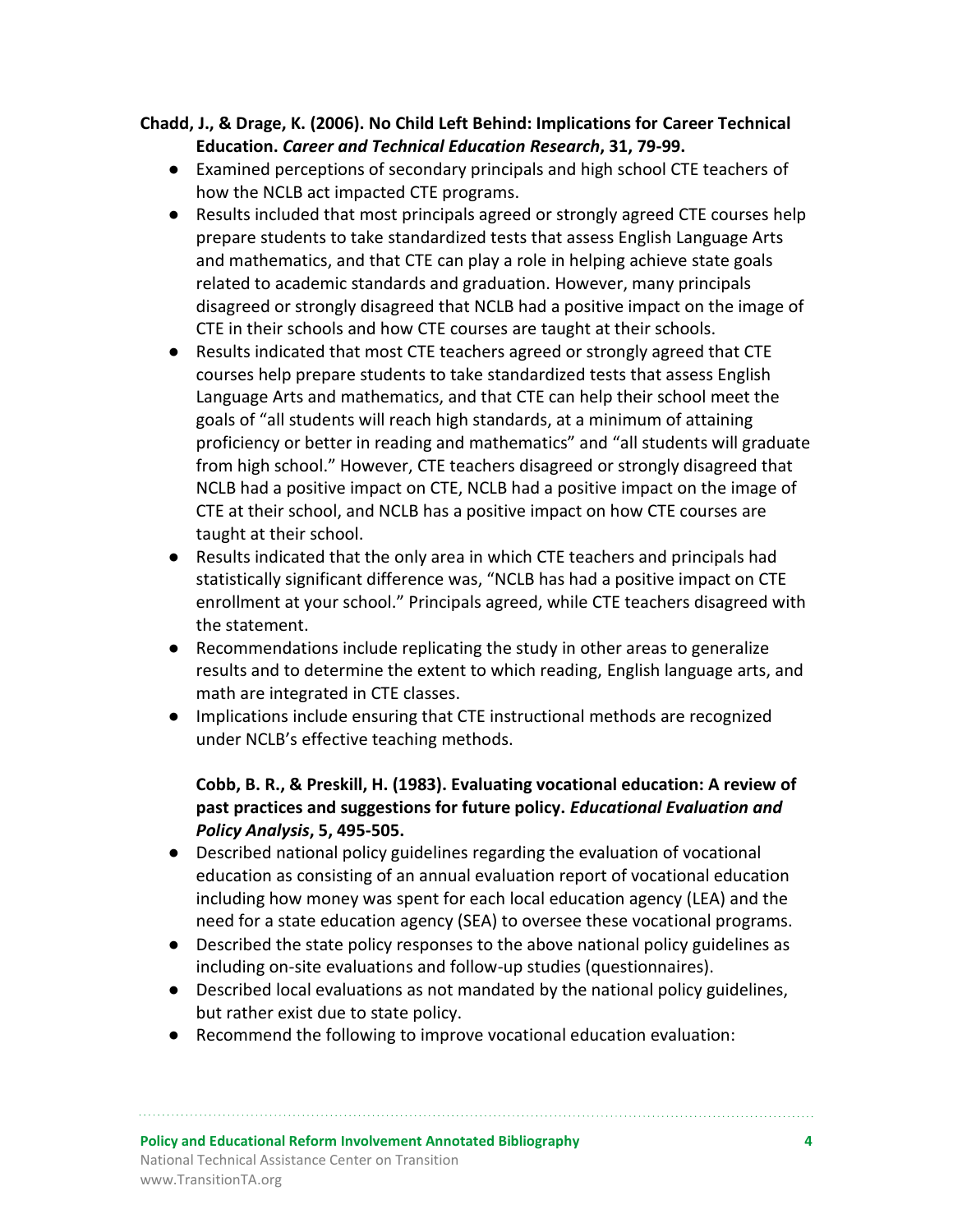- Federal agencies should not address local program quality, but evaluate issues of equity in vocational education
- State education agencies should encourage the development of district and/or regional vocational education program evaluators
- Reauthorization legislation should include national level education initiatives

## **Cobb, B., & Johnson, D. R. (1997). The statewide systems change initiative as a federal policy mechanism for promoting educational reform.** *Career Development for Exceptional Individuals***, 20(2), 179-190.**

- Describes similarities, difference, and thoughts about the efficacy of different elements of the statewide systems change initiative as a policy mechanism for promoting educational reform.
- Describes three initiatives: transition systems change initiative, school-to-work initiatives, and the Goals 2000 initiative.
- Recommendations included replicating this descriptive study after the school-towork initiative and Goals 2000 initiatives are completed to examine all possible similarities and differences.

## **Colley, D. A., & Jamison, D. (1998). Post school results for youth with disabilities: Key indicators and policy implications.** *Career Development for Exceptional Individuals***, 21(2), 145-160.**

- Examined program components and services on employment success and postsecondary education success of former students with disabilities. They also examined community living experiences characterized by former students in terms of the activities in which they are engaged and with whom they spend their free time.
- Examined the effects of transition planning on student completion of school, post-school status, and preparation for adult life and activities.
- Results indicated 47% of participants were working at a paid, competitive job and 19% were seeking work. There was also a higher level of employment for participants who had a paid or unpaid work experience or occupational education in high school.
- Results indicated that 40% of participants graduated with a high school diploma, and only 17% of that 40% were attending postsecondary programs (vocational, technical, or college programs). Those attending college reported that they wished to have taken more computer, math, and business/typing classes while in high school. Only 46% of those attending college reported using academic support services, while 68% indicated that they were aware of those services.
- Results indicated that 79% of participants were living at home, but 41% indicated that they would move out to live independently if it were financially possible. The largest amount of free time was spent with family, but students were more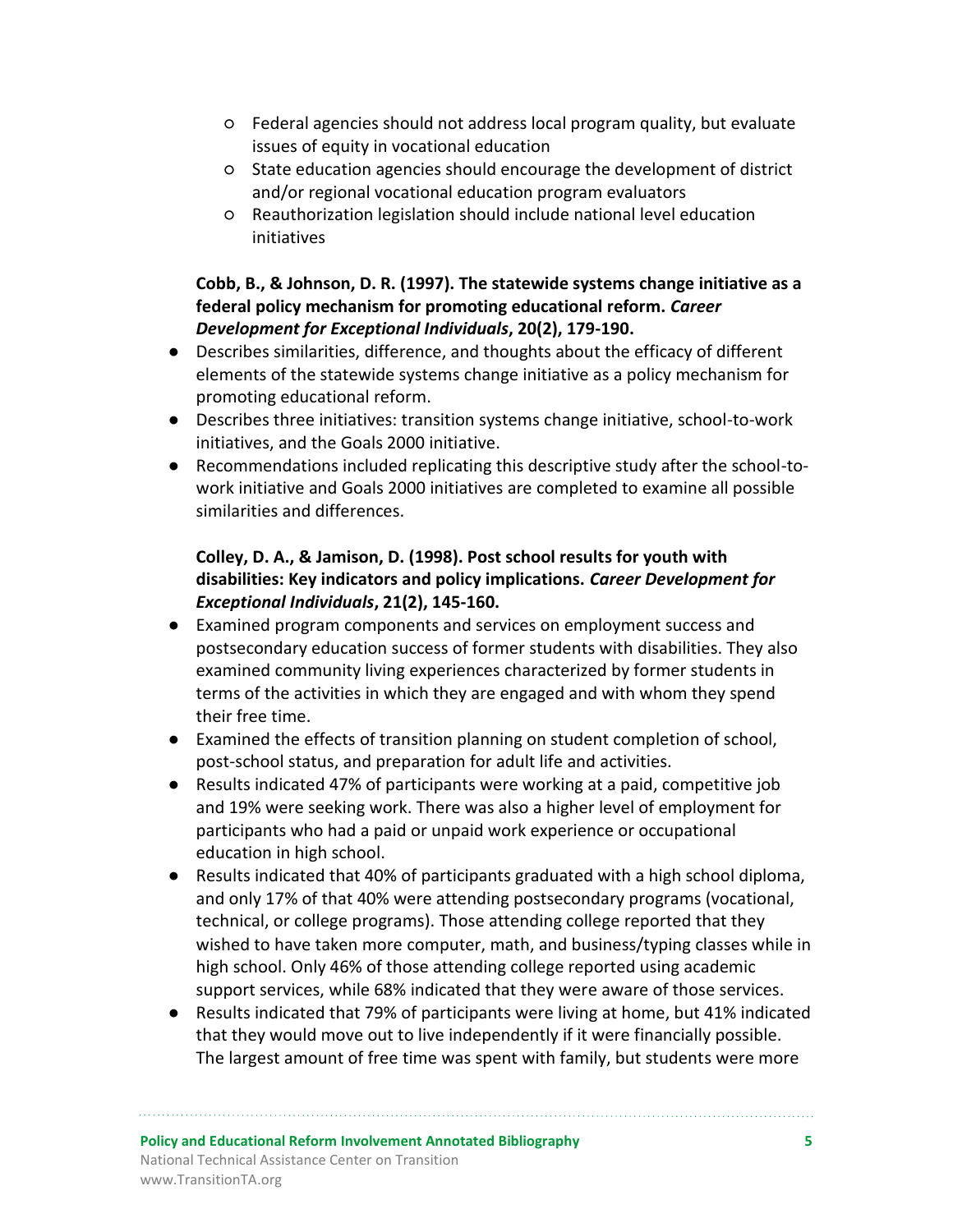likely to spend time with high school friends if they were educated in integrated settings.

- Results indicated that those 76% of participants who answered the transition question reported that they felt transition services were helpful in the adjustment process after leaving school. Those that said transition planning was useful were more likely to have attained a high school diploma, be enrolled in college, have a job, or participate in a day program.
- Recommendations include repeating this study, but breaking down results by disability category to see what affects certain disabilities have on these factors.
- Implications for practice include improving post-school outcomes for students with disabilities by expanding employment services and related occupation education options and creating meaningful transition programs.

## **Everson, J. M., Zhang, D., & Guillory, J. D. (2001). A statewide investigation of individualized transition plans in Louisiana.** *Career Development for Exceptional Individuals***,** *24***(1), 37-49.**

- Examined the format of the transition services page of the IEP when related to conducting planning of transition services for students ages 15-22.
- Results found that no students' IEP transition pages had an allocated space for the student and family to write a future vision statement; however, 40% of the IEPs had a separate attached document outlining the student and family future vision statement.
- Results found that 99% of students' IEP transition pages provided space for the IEP team to write and expand on adult outcomes; however, only 88% of plans addressed post-school outcomes and 62% identified action steps for all desired outcomes.
- Results found that over 60% of students' IEP transition pages addressed three of the seven activities outlined IDEA's definition of transitional services (i.e., postsecondary education, vocational training, and independent living) while less than 50% of addressed the other four (i.e., Integrated employment, continuing/adult education, adult services, and community participation).
- Results indicated that Louisiana's IEP teams address the requirements of transition planning defined by IDEA, but are less likely to address the state's 11 suggested target areas for transition services.
- Recommendations included needs for the state to require IEPs to address postschool areas and activities, especially in areas such as student's health and medical needs, recreation, transportation, financial planning. As well as measurement of the relationship between student aspirations and its appearance within the transition plan.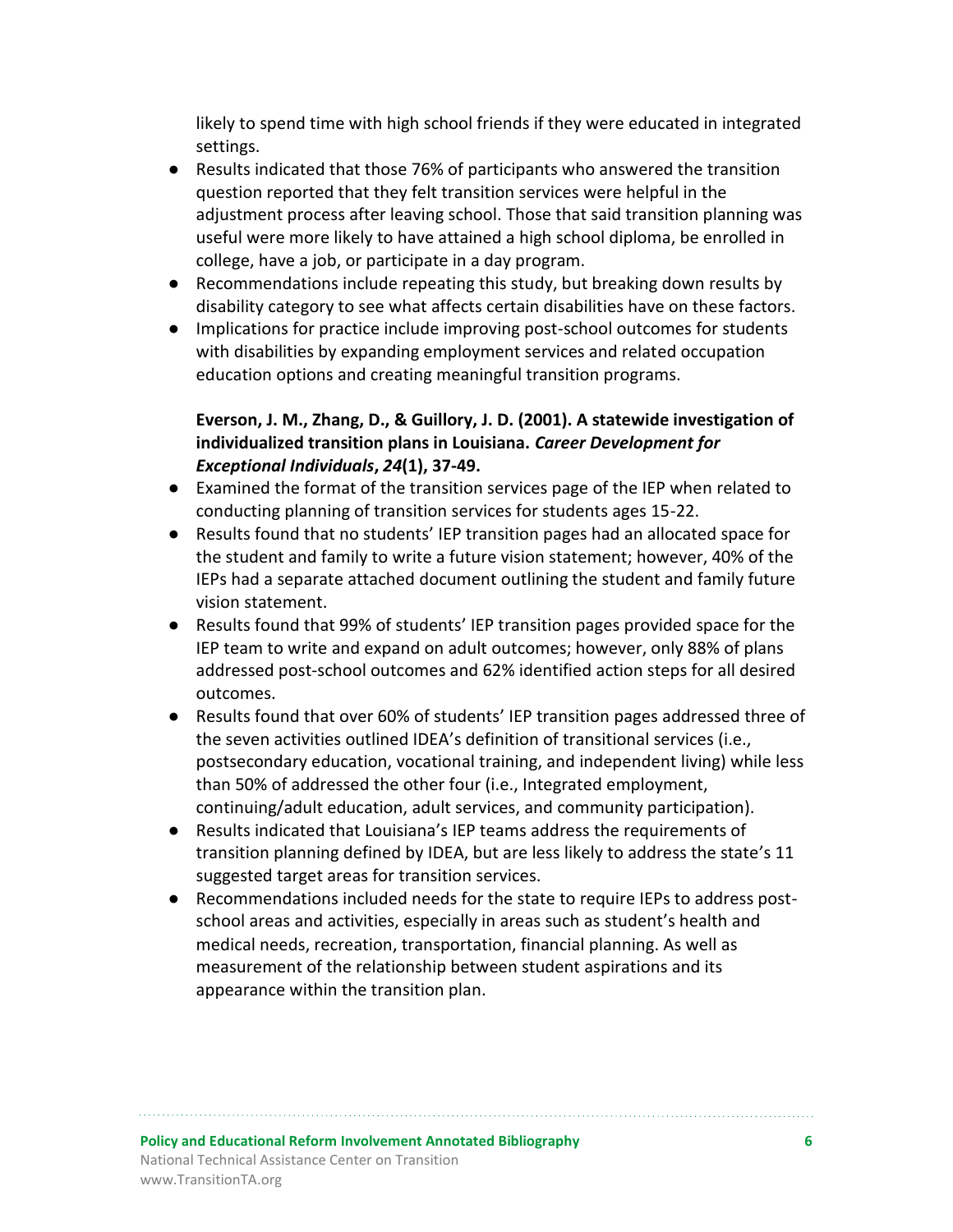**Flexer, R. W., Baer, R. M., Simmons, T. J., & Shell, D. (1997). Translating, research, innovation, and policy into practice: Interdisciplinary transition leadership training (MS# 97.05).** *Career Development for Exceptional Individual***s, 20(1), 55-67.**

- Describes the doctoral program in Transition Services at Kent State University which uses an Individualized Leadership Career Plan.
- Describes the three program competency areas as skills needed to implement transition, instilling transition principles into practice through personal preparation, and foundational and advanced competencies needed to identify and conduct valid research and develop innovative demonstration projects.
- Describes the Individual Leadership Career Plan as a tool that identifies student strengths and needs from their transition background and addresses students future goals, as well as provides individual personnel development based on career principles and transition leadership needs.
- Recommend that Individualized Leadership Career Plans be used with more Transition Services doctoral students to increase success.

## **Kochhar, C. A. (1997). Slouching toward full participation in the work of the nation: States' responsibility for career-vocational education.** *Journal for Vocational Special Needs Education***, 19(3), 103-15**

- Described the career education movement as having the following forces of change:
	- Evolving the structure of education
	- Key Litigation
	- Congressional commitment and response
	- Shifts in educational and political philosophy
- Described the following laws and their effects on the educational system:
	- Brown vs. Board of Education of Topeka
	- The Pennsylvania Association for Retarded Children (PARD) Decision
	- Mills vs. Board of Education of District of Columbia
	- Individuals with Disabilities Education Act
	- Americans with Disabilities Act of 1990
	- Carl D. Perkins Vocational and Applied Technology Education Act
	- Improving America's Schools Act of 1994
	- Job Training Reform Act
	- School-to-Work Opportunities Act
	- Goals 2000
- Described the Contract with America Agenda as having the following policy goals:
	- To reform welfare to emphasize finding jobs rather than education and training, with more restrictive limits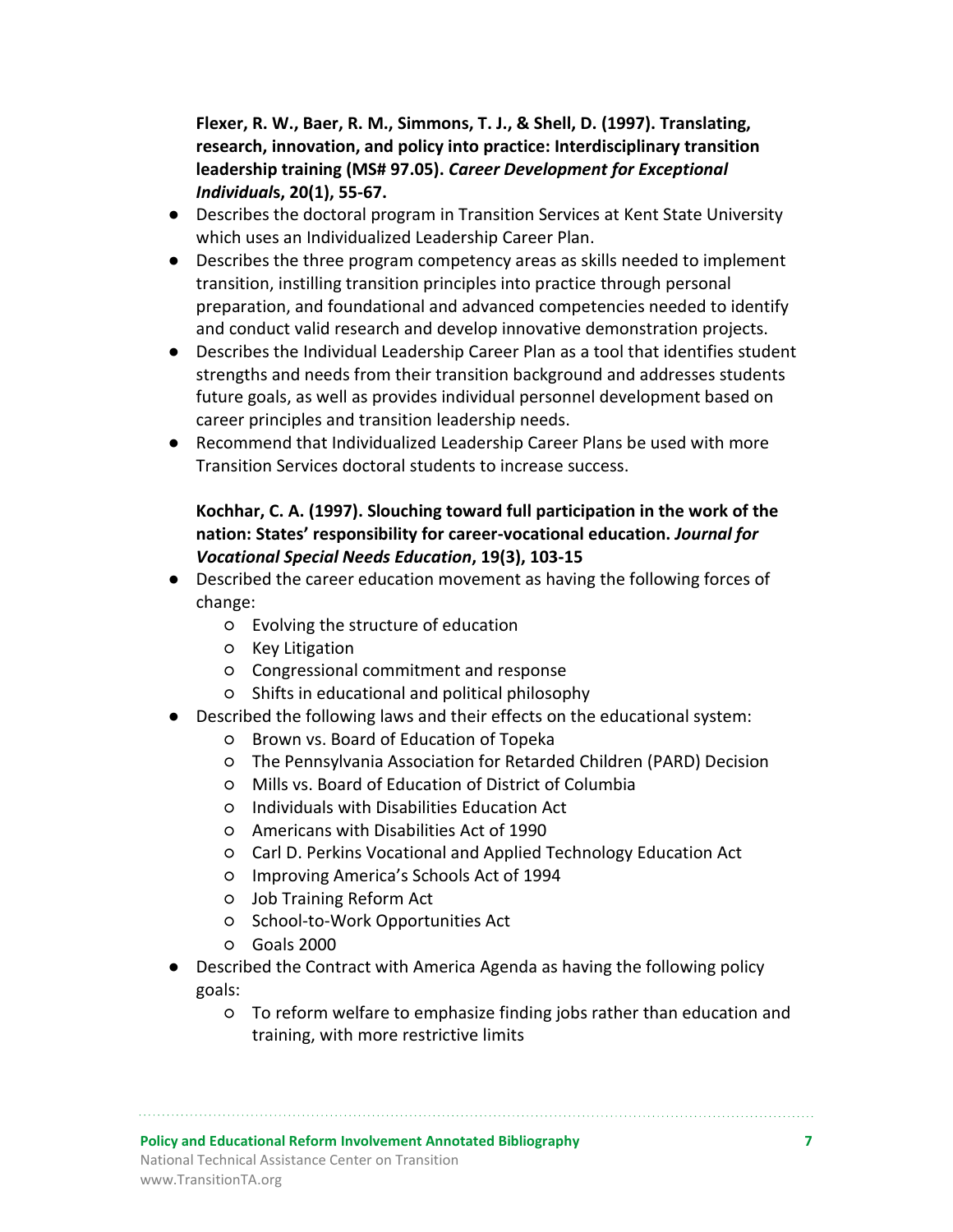- To return the responsibility for job training and children and youth programs back to individual states and require them to create their own standards and requirements
- Consolidate social programs into block grants
- Place more emphasis on funding for early intervention and prevention
- Reduce federal oversight by the Department of Education's Goals 2000 program and eliminate the National Education Standards and Improvement Council
- Discussed the importance of continuing the reform for the education of students with disabilities, and the important roles that Congress plays within educational reforms. They also note that laws regarding educational reform are not passed lightly, but rather are based on scientific basis.

## **Kochhar, C. A., & West, L. L. (1995). Future directions for federal legislation affecting transition services for individuals with special needs.** *Journal for Vocational Special Needs Education***, 17(3), 85-93.**

- Describes transition services from the 1960s through the 1990s as having the following legislations and noted that by the end of the 1980s all US states had some form of mandated school-to-work transition services that partnered with community agencies:
	- 1965 Manpower Development and Training Act
	- 1973 Comprehensive Employment and Training Act
	- 1977 Youth Employment Demonstration Act
	- 1983 & 1990 Individuals with Disabilities Education Act (IDEA)
- Described that in the 1990s three factors increased the implementation of transition services. These factors were:
	- The passage of the Americans with Disabilities Act, which eliminated the ability for workplace discrimination against individuals with disabilities
	- The need for more workers in the economy
	- The recognition that transition services affect the achievement of postsecondary success for all youth
- Described the Goals 2000: Educate America Act of 1993 as having to meet the following goals by the year 2000:
	- All children in America will start school ready to learn
	- Meet a minimum high school graduation rate of 90%
	- All students will leave grades 4, 8, and 12 after demonstrating competency of their topics, and schools shall ensure that students learn to use their minds
	- U.S. students will be the first in the world for math and science achievement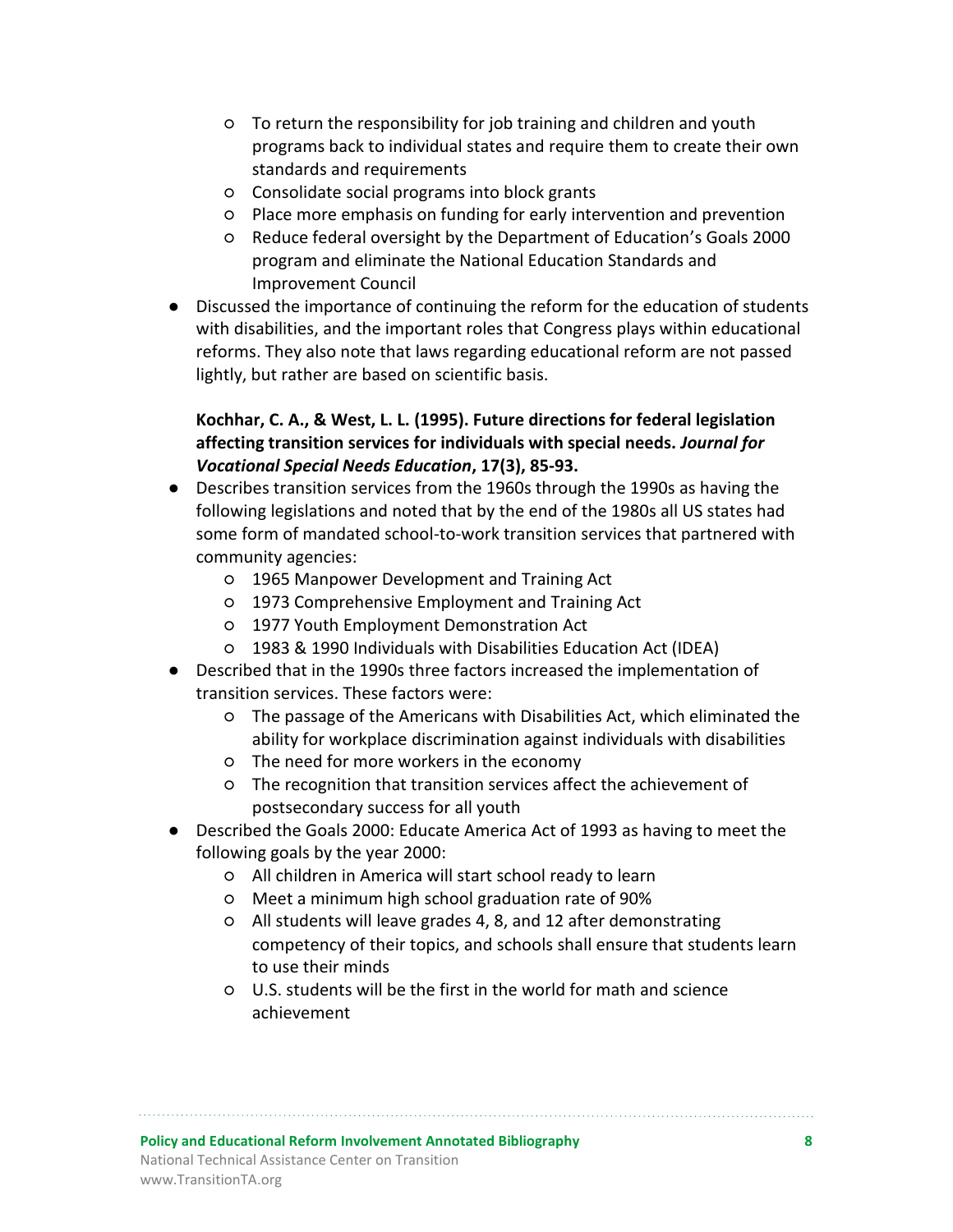- Every adult in America will be literate and possess knowledge that enables them to compete in the global economy and exercise the rights and responsibilities of citizenship
- Every school in the U.S. will be free of drugs, violence, and unauthorized possession of alcohol and firearms and will offer a disciplined environment conducive to learning
- The nation's educators will have access to professional development
- Every school will promote partnerships that will increase parental involvement and participation in the social, emotional, and academic growth of their children
- Described the School-to-Work Opportunities Act as the integration of schoolbased and work-based learning, the integration of academic and educational learning, and the linking of secondary and postsecondary education.
- Described the following laws and how they impacted and affected transition services:
	- National Service Trust Act of 1994
	- Job Training Reform Act of 1993
	- Individuals with Disabilities Education Act, Reauthorization of 1990
	- Carl D. Perkins Vocational and Applied Technology Education Act
	- Rehabilitation Act of 1973
- Describe ten future transition issues that will need to be addressed in the 1995 reauthorization of IDEA.

## **Kolstoe, O. P. (1981). Career education for the handicapped: Opportunities for the '80s.** *Career Development for Exceptional Individuals***, 4(1), 3-12.**

- Describes the slow, but effective process of including individuals with disabilities into vocational and career education which came to a head with the inclusion of students with disabilities in the Vocational Education Act of 1963 and its amendments in 1968.
- Describes limitations of career and vocational education for students with disabilities due to the lack of the inclusion of living and life skills.
- Discusses that before the creation of the Individuals with Disabilities Education Act (IDEA) of 1975, there was a lot of criticism towards programs for children with disabilities. However, after the inaction on IDEA schools had guidelines and rules to follow regarding the education of students with disabilities.
- Described that the addition of IDEA muddied the waters of career education for students with disabilities since it was not a part of IDEA.

## **Kymes, N. (2004). The No Child Left Behind Act: A look at provisions, philosophies and compromises.**

● Describes the four primary areas of the No Child Left Behind Act (NCLB) as having highly trained teachers, state accountability, research, and parental choice.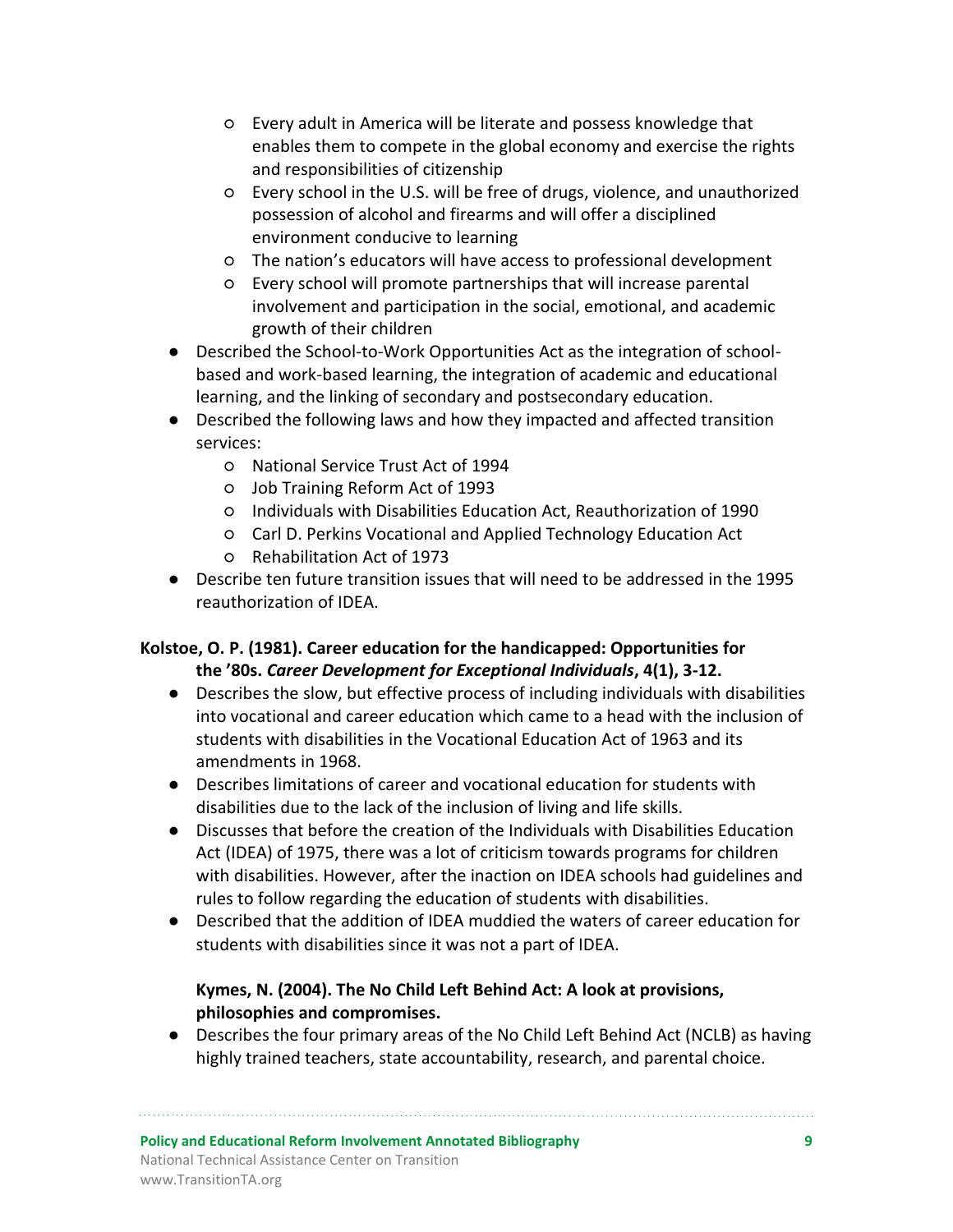- Describes research as schools and teachers needing to use research-based approaches and instructional strategies when teaching academics.
- Describes parental choice as an opportunity for parents to transfer their children from low-performing schools to high-performing schools at the cost of the lowperforming school.
- Describes NCLB as requiring students with disabilities to participate in highstakes testing alongside their nondisabled peers which can lower performance rates on the tests and therefore lessen the amount of financial support provided to schools.
- Describes the implications of NCLB as creating achievement and financial gaps between schools that are high achieving and schools that are struggling.
- Describes the effects of NCLB on CTE as negative because many students who are in CTE do not perform well on high-stakes testing because it is not directly related to their CTE academics, and therefore CTE schools and programs can lose funding because they are not appropriately performing on NCLB outcomes.
- Recommends CTE educators push and involve themselves in amending the current NCLB outcomes to help make them more achievable for CTE institutions.

## **Levesque, K., Laird, J., Hensley, E., Choy, S. P., Cataldi, E. F., & Hudson, L. (2008). Career and technical education in the United States: 1990 to 2005. Statistical Analysis Report. NCES 2008-035.** *National Center for Education Statistics***.**

- Described the range of career and technical education (CTE) from 1990-2005 and the various characteristics of CTE participants including sex, race/ethnicity, and prior academic achievement.
- Results indicated that the majority of high schools and undergraduate postsecondary institutions offered CTE (88% and 90%).
- Results indicated that trends in student participation in CTE at the secondary level are not significant; however, student participation in CTE at the postsecondary level has significantly increased.
- Results indicated that business, health care, computer science, and marketing programs were the most common CTE programs in secondary and postsecondary institutions.
- Results indicated that secondary and postsecondary students enrolled in CTE were more likely to be economically disadvantaged, and that more male students were enrolled in secondary CTE and more female students were enrolled in postsecondary CTE.

**Lewis, M. V. (2001, April). Major needs of career and technical education in the year 2000: Views from the field. St. Paul, MN:** *National Research Center for Career and Technical Education***, University of Minnesota.**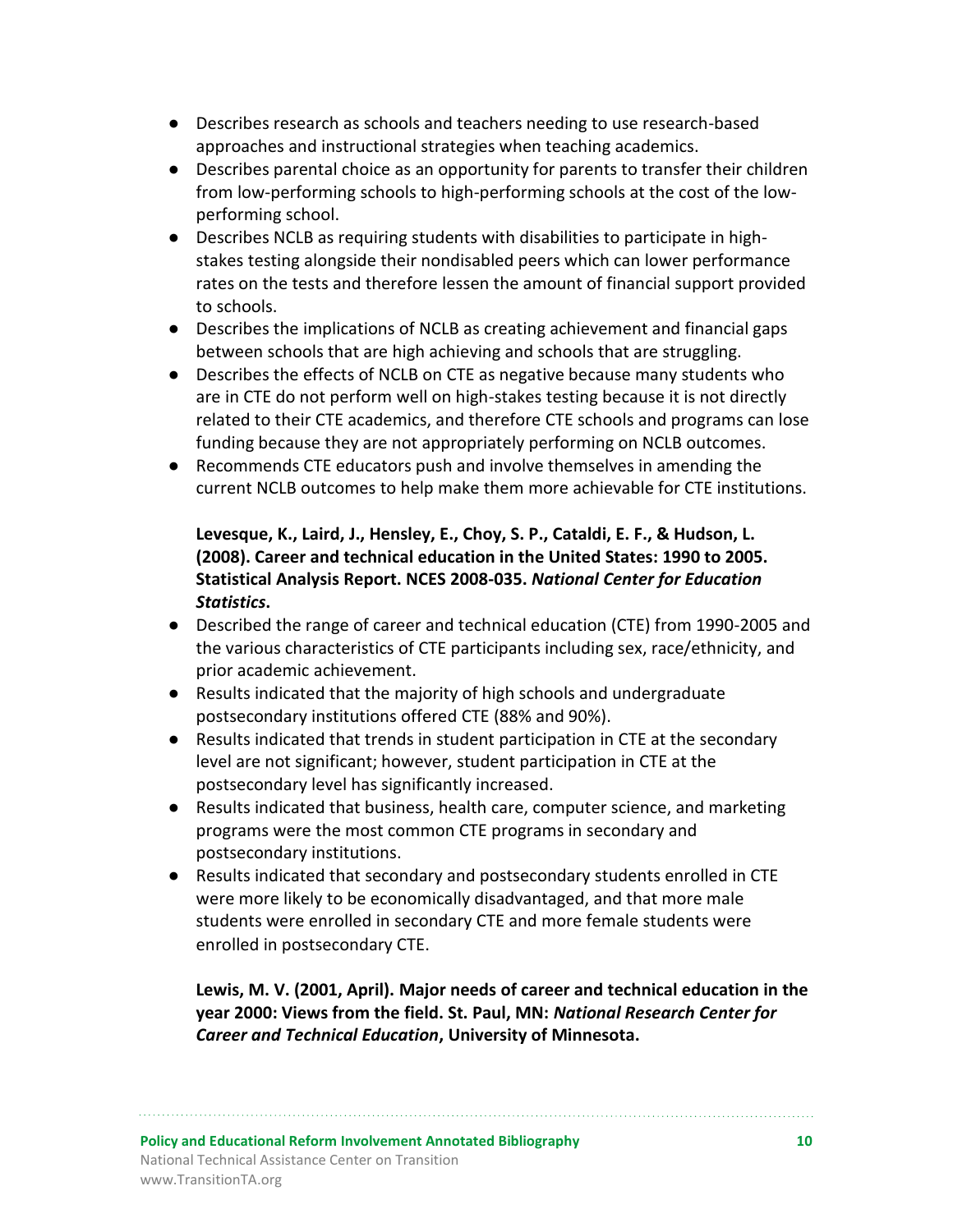- Examined recommendations and suggestions from seven stakeholder groups from all 50 states to evaluate and identify future needs for CTE.
- Results indicated that the following topics were identified as the most listed and discussed major needs for the field of CTE:
	- Improve the image of CTE
	- Exemplary Practices
	- Partnerships
	- Teaching-learning (integration and relevance)
	- Clearinghouse
	- Instructors/Administrators
	- Professional development
	- Technology distance education
	- Assessment
	- Implications of the Workforce Investment Act of 1998
	- Skill shortages/ basic skills
	- Multiple problems of constituents
- Recommendations for future research include delving deeper into each of these major needs of CTE for more information.
- Implications for practice included the need for those involved in CTE to use this report as a guide to help better carryout CTE.

## **Lynch, R. (2000). High school career and technical education for the first decade of the 21st century.** *Journal of vocational education research***, 25(2), 155-198.**

- Describes the purpose of the article as to identify and describe new directions in career and technical education (CTE) for the 21st century.
- Describe the following as the four forces for reform in high school CTE: the new economy; public expectations for students; new research on student learning, motivation, effective teaching; and a need for reform of American high schools.
- Describes public survey data as having the following conclusions: the public wants career education and work skills included into the curriculum and that parents expect their children to go to college.
- Describes effective public high schools as having dual goals of providing individuals with a solid education and providing communities with educated citizens.
- Describe the following as important for CTE reform to meet the above forces: high school majors, contextual teaching, work-based learning, authentic assessment, career academics, and tech prep.

## **McDonald, R. (1999). Towards Evidence-Based Vocational Education and Training.** *National Centre for Vocational Education Research***, 252 Kensington Road, Leabrook, South Australia 5068, Australia.**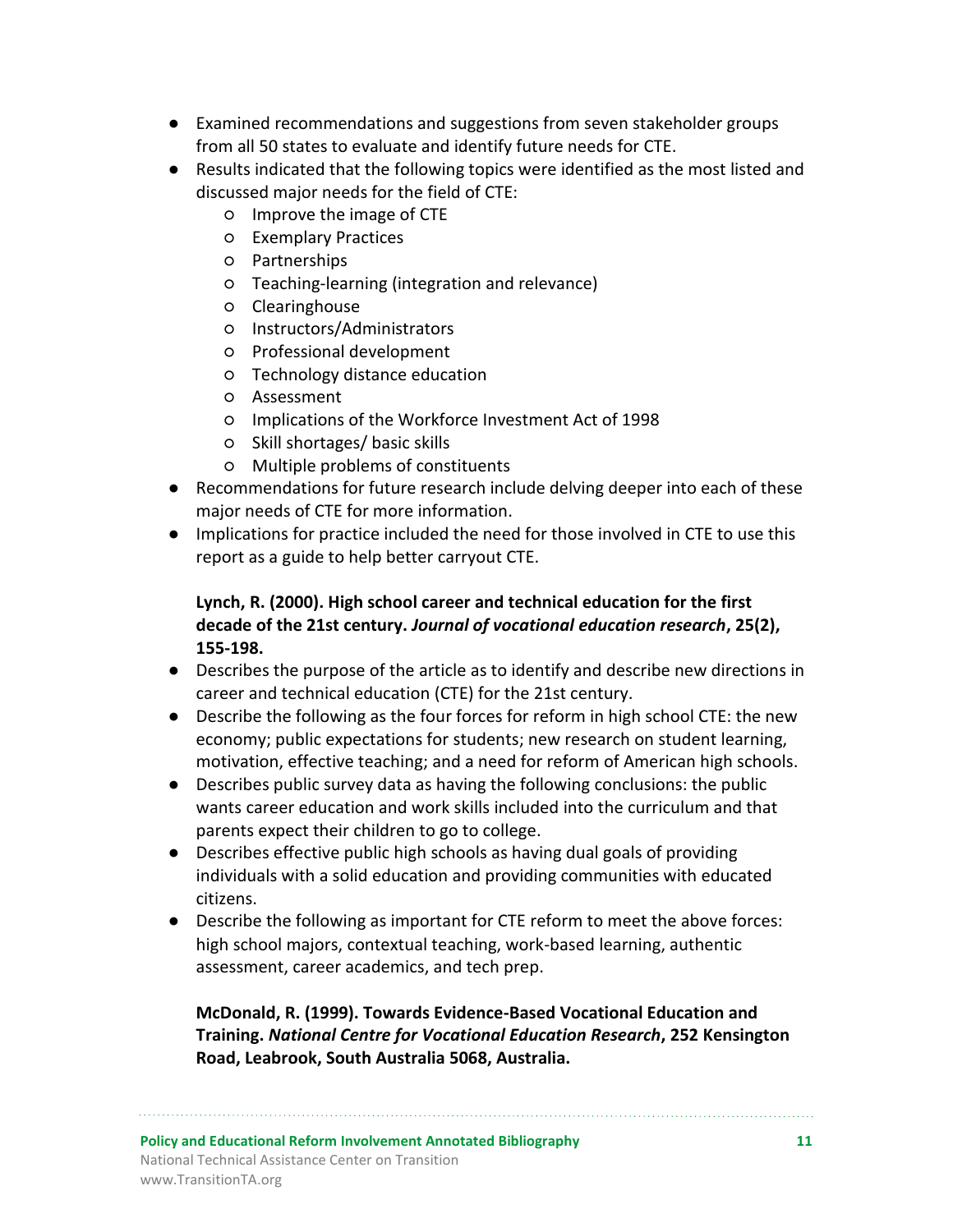- Describes the purpose of the work as intended to inform the further development of the national strategy of Australia by strengthening its focus on evaluation.
- Describes evaluations as not necessarily improving the quality of education and training, but rather rates and determines the appropriateness of the quality of education and training.
- Describes the evaluation processes in Australia as follows:
	- Levels of activity
		- National: Quantitative okay, qualitative needs work
		- State/Territory: High in a few states, low everywhere else
		- Local: Highly variable
	- Capacity to Evaluate
		- National: Adequate
		- State/Territory: High in a few states, low everywhere else
		- Local: Generally low, some pockets of high skill
	- Critique
		- National: Little
		- State/Territory: Absent
		- Local: Generally low, some pockets of high skill
- Recommends the following additional outcomes to help achieve appropriate and useful evaluation through the *National Research and Evaluation Strategy* for CTE:
	- A useful level of evaluative activities
	- A capacity to evaluate
	- An informed and robust critique

## **Meehan, K. & Hodell, S. (1986). Measuring the Impact of Vocational Assessment Activities upon Program Decisions.** *Career Development And Transition For Exceptional Individuals***, 9(2), 106-112.**

- Describes the Carl D Perkins Vocational Act of 1984 as requiring students with disabilities in the CTE setting to receive vocational assessments, special services, career development, and transition counseling; although it does not provide a specific process (i.e. individual services) in which to do so.
- Describes the stages in the process of evaluating vocational assessment impact as:
	- Impact on program content decisions
	- Impact on educational decision-making process
	- Presentation format of vocational assessment results
- Recommends that schools pay special attention to using vocational assessment data from students with disabilities and the building of programs and services for individuals with disabilities within CTE.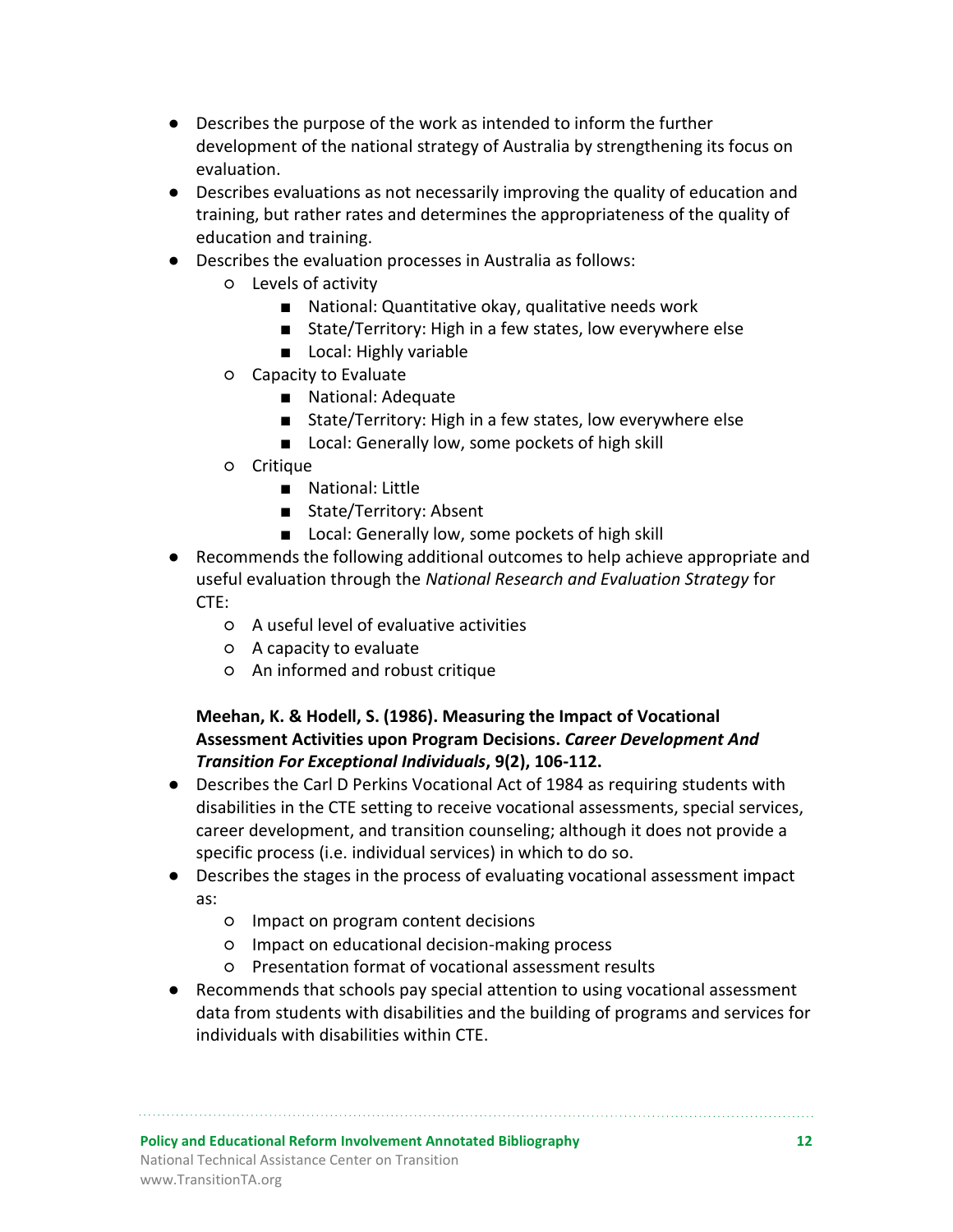**Nadolsky, J. M. (1981). Vocational evaluation in the public schools: Implications for future practice.** *Journal for Vocational Special Needs Education***, 3(3), 5-9.**

- Describes vocational guidance programs as programs that guide students into appropriate vocations or careers based upon student characteristics and traits and the demands of different occupations.
- Describes vocational evaluation as a type of vocational guidance program for individuals with disabilities.
- Describes vocational evaluation as having an experiential component which provides individuals with disabilities to participate in physical learning and decision-making.
- Describes vocational evaluation as a newer discipline that does not have as much support as mature disciplines; however, some support exists especially when considering the technology component of vocational evaluation.
- Describes the population served as those with disabilities that learn better through "physical learning," meaning they learn better by doing rather than applying learned theory and reasoning.
- Describes that physical learning is connected to right hemisphere learning and that there has been an increase in those right hemisphere learning due to the popularity of television and other audio-visual devices.
- Recommends that public schools begin to incorporate vocational evaluation as a vocational program for students with disabilities and students who have strong right hemisphere learning.

## **Owens-Johnson, L., & Johnson, J. (1999). The local employers survey project: An effective school-to-work curriculum.** *Teaching Exceptional Children***,** *31***(5), 18.**

- Examined the effects of the Local Employers Survey Project on middle and high school students with emotional and behavioral disorders who were taught in an alternative school setting.
- Results found that after the survey project students were able to connect skills learned, or to be learned, in school to skills required for local jobs.
- Findings indicated students learned about effective communication, selfevaluation, and active listening throughout this project.
- Findings indicated that students wanted to submit job applications to local businesses after many of the interviews.
- Implications for practice included changing negative outcomes for students with emotional and behavioral disorders by connecting them with the community in projects like the Local Employers Survey Project.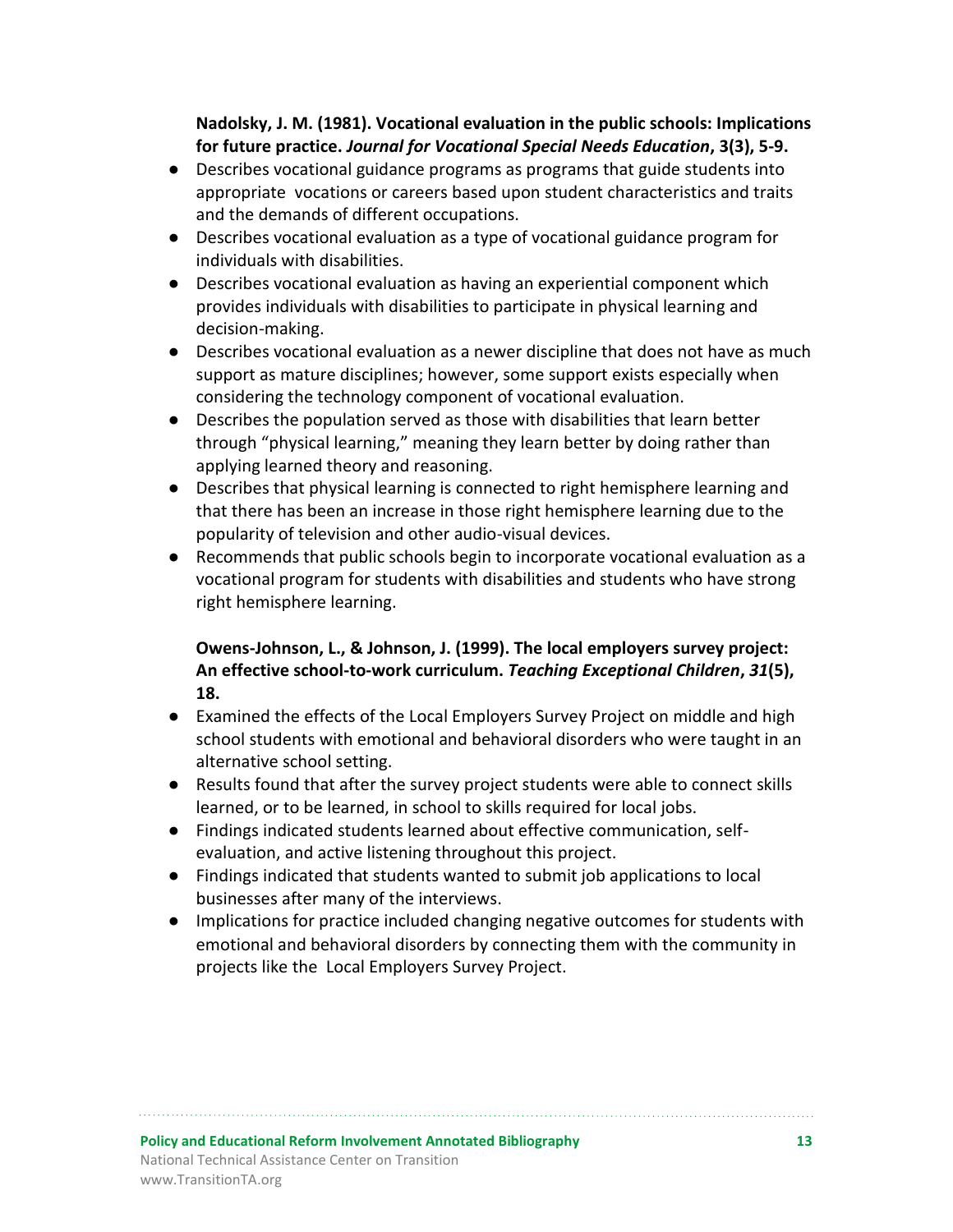## **Patten, M. (1981). Components of the prevocational/vocational evaluation.**  *Career Development for Exceptional Individuals***, 4(2), 81-87.**

- Describes how specific data-based information regarding a student's present levels of prevocational and vocational performance is needed to create an appropriate IEP (individualized education plan) and create IEP goals and objectives.
- Describes how the IEP team can use existing data from the IEP to evaluate the student's present levels of vocational performance.
- Describes that the following should be evaluated to help with appropriate vocational placement:
	- Sensory power
	- Thinking power
	- Movement power
	- Learning style
	- Work-related behaviors
	- Description of the student's vocational interests
- Discusses that if information regarding the above can not be found in the current IEP, interviews and testing can be done to help collect all necessary information.
- Describes the purpose of collecting all this information as being used to create an appropriate vocational program for the student with a disability and instructional methods for the program.

## **Phelps, L.A., & Hanley-Maxwell, C. (1997). School-to-work transitions for youth with disabilities: A review of outcomes and practices.** *Review of Educational Research***, 67, 197-226.**

- Describes studies examining employment and postsecondary educational outcomes for students with disabilities transitioning out of secondary schools and studies of education practices that resulted in high-quality outcomes.
- Describes the National Center for Educational Outcomes (NCEO) outcomes for students with disabilities within the following themes:
	- Literacy
	- Independence
	- Citizenship
	- Behavior
	- Mental Health
	- Basic Academic Skills
	- Critical Thinking
- Describes data from the literature review regarding post school outcomes of individuals with disabilities as poor.
- Describe the framework of programs and services that provide effective outcomes for students with disabilities in the following clusters and components:
	- Program Administration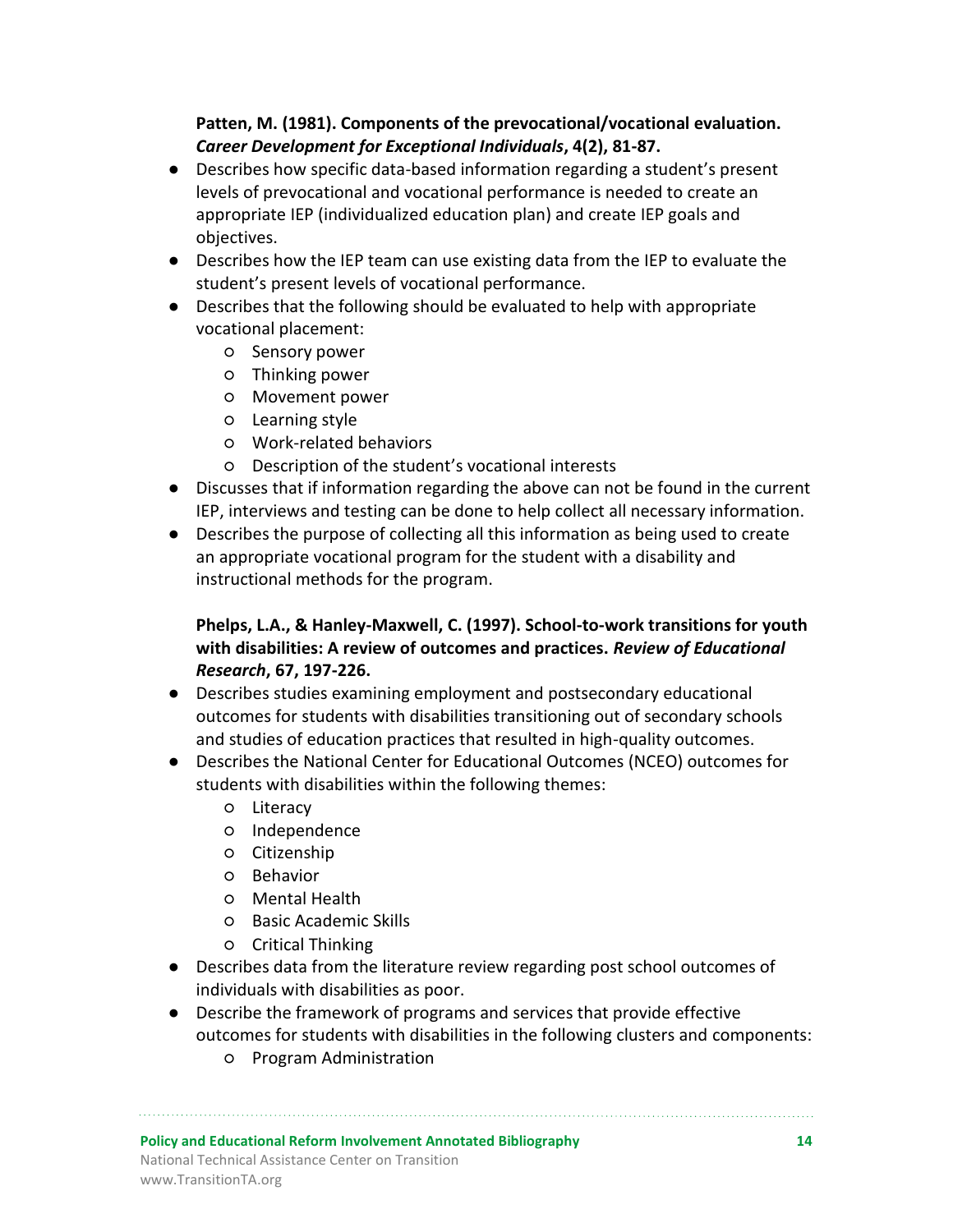- Administrative Leadership and Support
- Sufficient Financial Support
- Formative Program Evaluation
- Summative Program Evaluation
- Curriculum and Instruction
	- Individualized Curriculum Modifications
	- Integration of Vocational and Academic Curricula
	- Appropriate Instructional Settings
	- Cooperative Learning Experiences
- Comprehensive Support Services
	- Career Guidance and Counseling
	- Instructional Support Services (i.e. aids and resources)
	- Assessment of Individual Career Interests and Abilities
- Formalized Articulation and Communication
	- Family/Parental Involvement and Support
	- Early Notification of Vocational Opportunities
	- Vocation and Regular Educators' Involvement in Individualized Planning
	- Formal Transition Plan
	- Intra- and Inter-Agency Collaboration
- Occupational Experience, Placement, and Follow-Up
	- Work Experience Opportunities
	- Job Placement Services
	- Follow-Up
- Recommendations include examining why school work experiences and functional curricula positively affect post-school outcomes of students with disabilities.

## **Satcher, J. (1994). Employment, the Americans with Disabilities Act of 1990, and youth with learning disabilities. Intervention in School and Clinic, 29(4), 208-11.**

- Describes the barriers affecting employment of individuals with learning disabilities as: reluctance to disclose their disability, limited knowledge of employment opportunities and the skill level required of specific jobs, and a limited understanding of their disability and associated functional/vocational limitations.
- Describes Title 1 of the Americans with Disabilities Act (ADA: employment) as mandating equal-opportunity employment, meaning that employers must prevent discrimination by avoiding the following prohibited activities:
	- failing to hire an individual who is "otherwise hirable" due to the presence of a disability
	- making pre-employment inquiries about the existence of a disability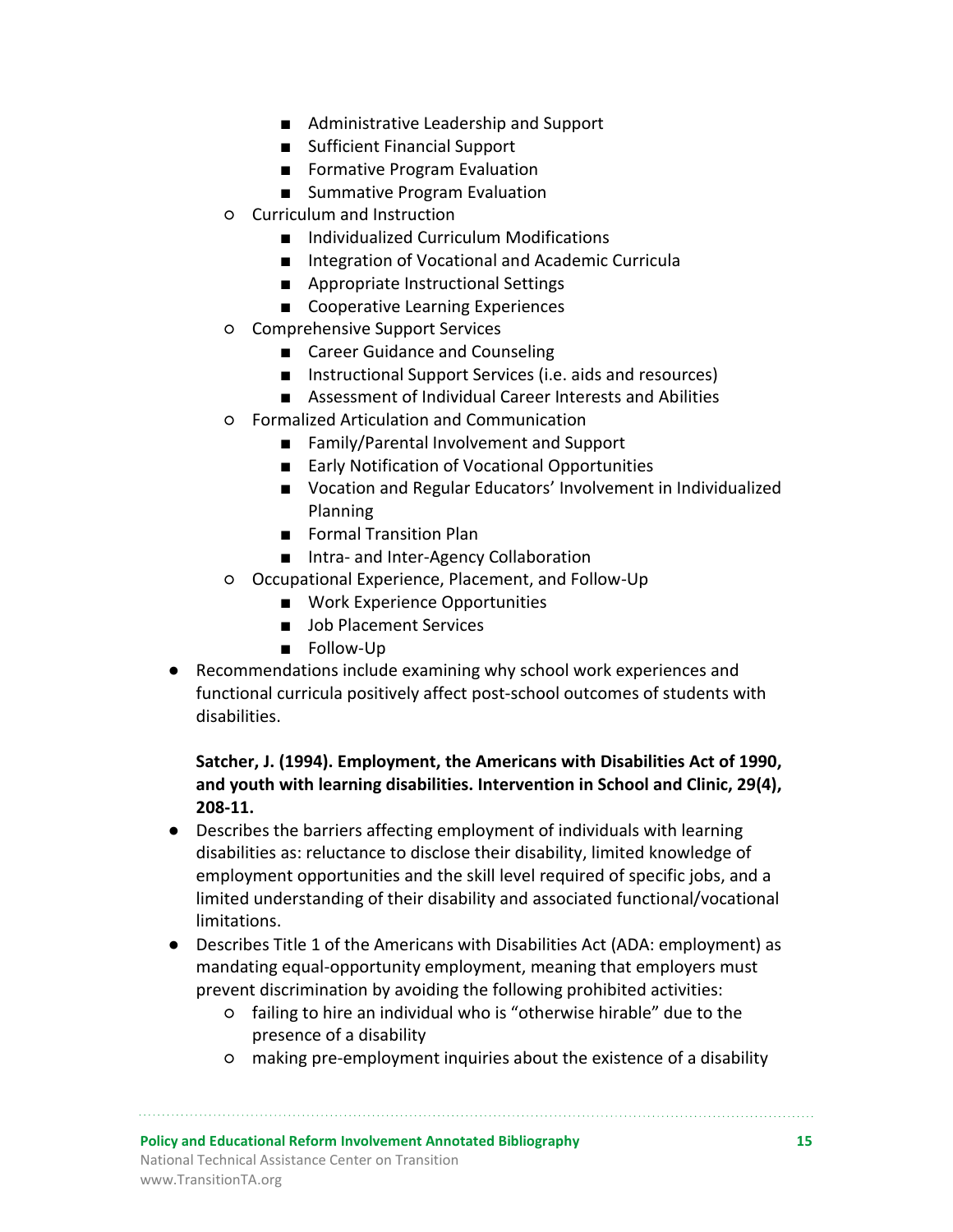- failing to provide reasonable accommodations to the known limitations associated with the disability
- using qualification standards or employment tests that may discriminate against individuals with disabilities
- Describes how ADA will help close the employment gap between individuals with learning disabilities and their nondisabled peers.
- Recommends that schools and vocational programs teach students with disabilities about their employment rights through ADA and other relevant laws, so that students have the ability to advocate for themselves.

**Sheets, R., Lufkin, M., Stevens, D., Klein, S., & Bhandari, R. (2003, March). Improving performance on Perkins III core indicators: Summary of research on causes and improvement strategies. Columbus, OH:** *National Dissemination Center for Career and Technical Education.*

- Describes current literature in terms of the 5-step improvement process in order to identify theories, evidence, and root or indirect causes of practices that can improve performance on Perkins III core indicators.
- Describes solutions and implementations based on literature reviews to improve performance on Perkins III core indicators.
- Recommendations include for states, districts, schools, and teachers to use the practices laid out within the document in help increase their Perkins III core indicators.

## **Weisenstein, G. R. (1991). Integrating students enrolled in special education into vocational education. Career Development for Exceptional Individuals, 14(2), 131-44.**

- Described a model that combines support components into a single comprehensive program supporting the training of students with disabilities into vocational education.
- Described the Vocation Education to Work model as a system of communication and support between vocational and special educators which has the following components:
	- Active Recruitment
	- Guided Placement
	- Continuing Support
	- Job Placement Follow-up
- Examined the model implementation over four years and conducted a summative field test of student participation in vocational education in the district high schools and in comparison high schools, within the third year.
- Results indicated that in regards to the employment of students with disabilities, students in the model site were more likely to be employed and on average worked more hours per week.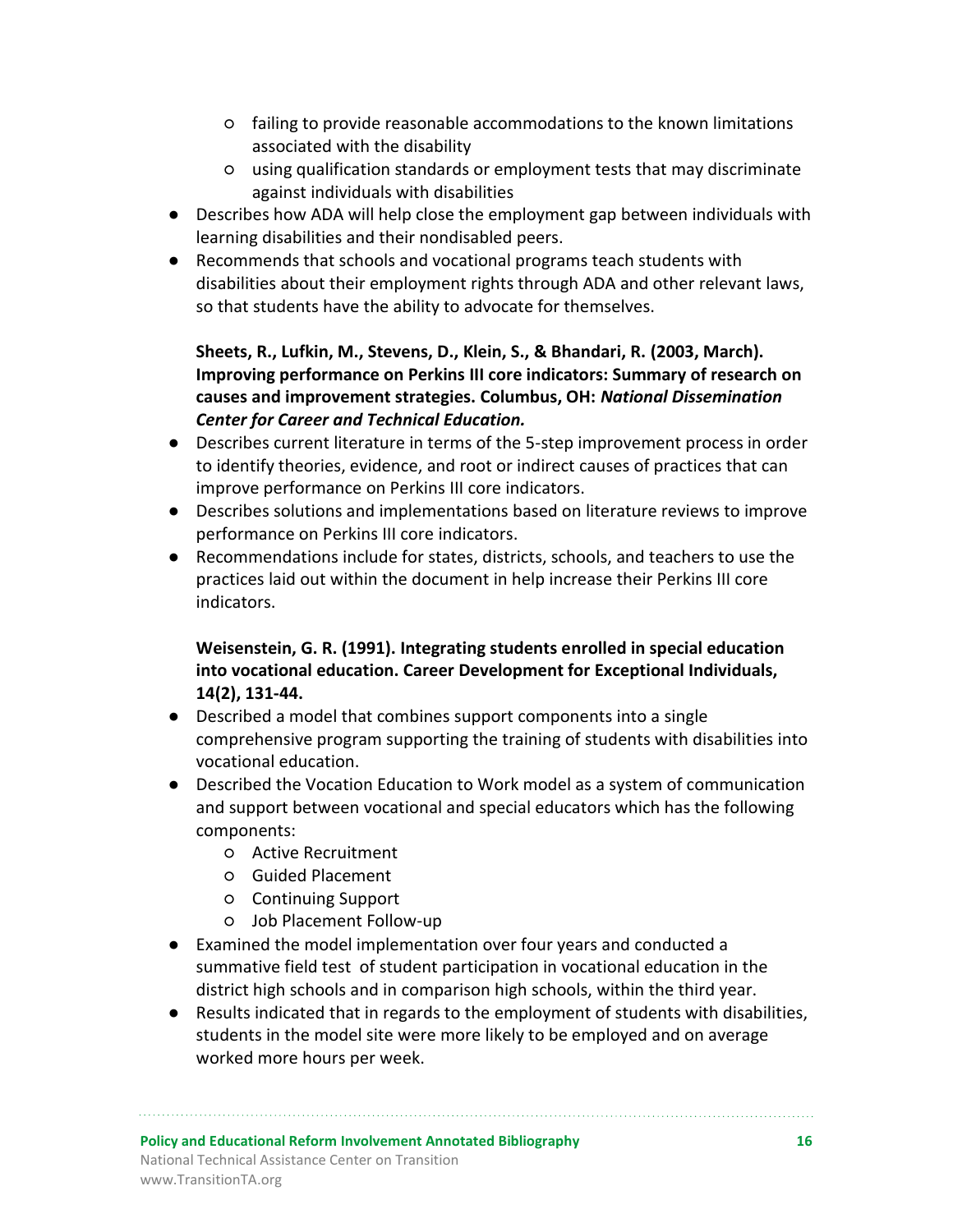- Results indicated that in regards to vocational education course enrollment the percent of students with disabilities enrolled in vocational education increased.
- Implications for practice include: informing students, parents, and school staff about vocational education opportunities; aiding student's entry into vocational education; supporting students as they complete vocational education courses; and ensuring students' entry into the workforce.

## **West, L. L. (1988). Designing, implementing, and evaluating transition programs: A complex task, but not an impossible one.** *Journal for Vocational Special Needs Education***, 11(1), 3-7.**

- Describes the following legislation as having an impact on vocational education for students with disabilities:
	- Individuals with Disabilities Education Act (1986)
	- Carl D Perkins Vocational Education Act
	- The Rehabilitation Act of 1973
	- The Fair Labor Standards Act
	- Social Security Act
	- Tax Reform Act of 1986
- Describes models for transition as having the following common components: functional school curricula, integrated school services, interagency cooperation, cooperative planning, staff development, community-based instruction, parental involvement, employment and support services.
- Describe a set of guidelines that should be used to help local education agencies develop and design transition programs and list the following as representatives from the field to help with the development and designing of the transition program: special education, vocational education, vocational rehabilitation, guidance, administration, support services, community, human services, parents, and other related agencies.
- Describes that a key factor in transition program implementation is the professional development and personal preparation of the individuals involved.
- Describes issues when implementing transition programs as falling into one of three categories: education issues, intersector issues, and quality of life issues.
- Describes the importance of program evaluation after the implementation of the transition program and provides a 20 step evaluation process.

**Withington, C., Hammond, C., Mobley, C., Stipanovic, N., Sharp, J., Stringfield, S., & Drew, S. F. (2012). Implementing a statewide mandated career pathways/programs of study school reform model: Select findings from a multisite case study. International Journal of Educational Reform, 21, 138-159.**

● Describes the results of the early implementation of a mandated career-focused school reform policy in the state of South Carolina.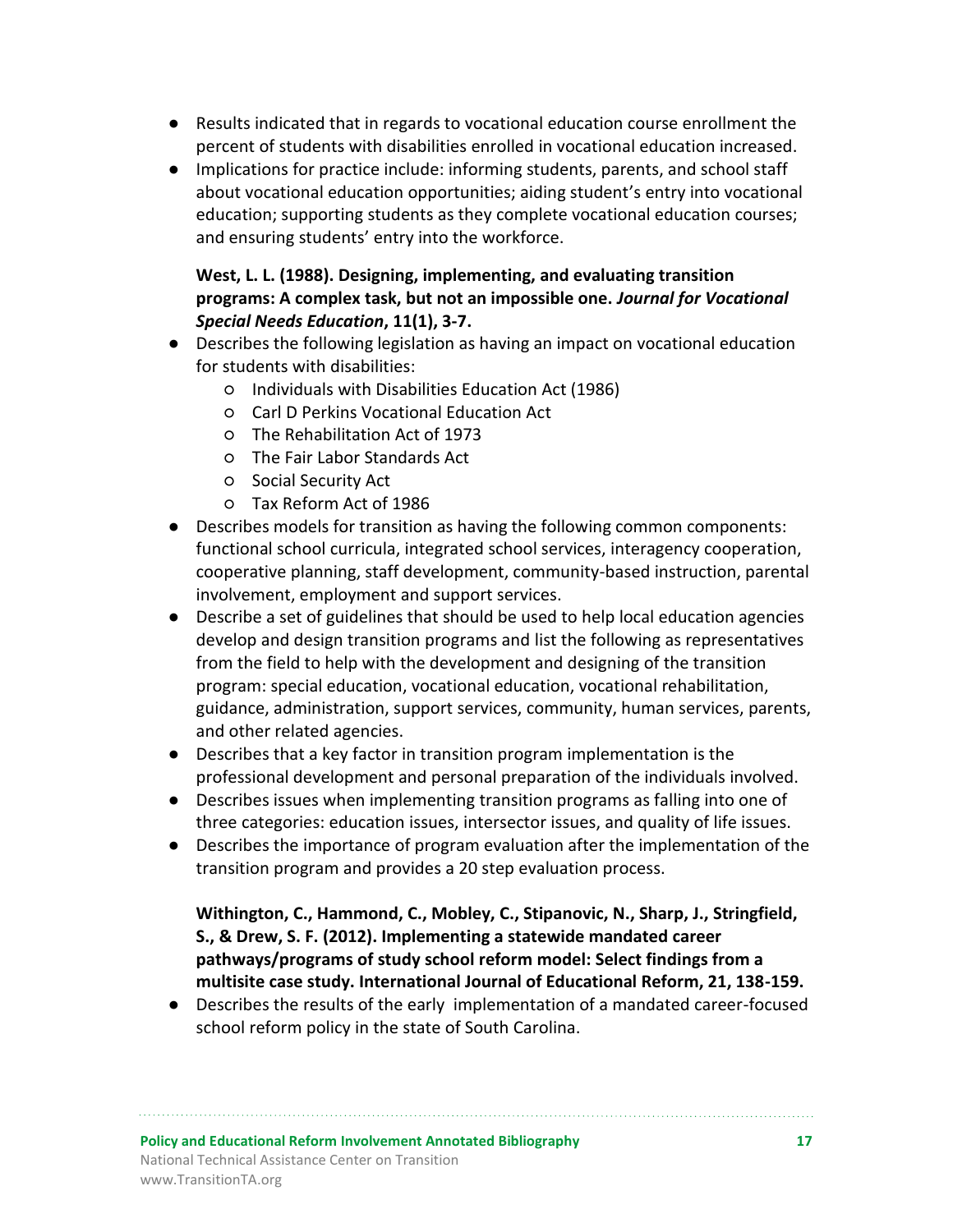- Describes state policy implementation as increasing the amount of careerplanning activities and guidance that students receive, affecting students' research of career and college options, and improving perceptions
- Describes the altered role of school counselors as an increase in the time spent on one-on-one career-based counseling.
- Describes the policy implementation as requiring a greater effort towards engaging parents in the course-taking and career-planning activities of their children.
- Recommends that data be recorded and studied as implementation continues.